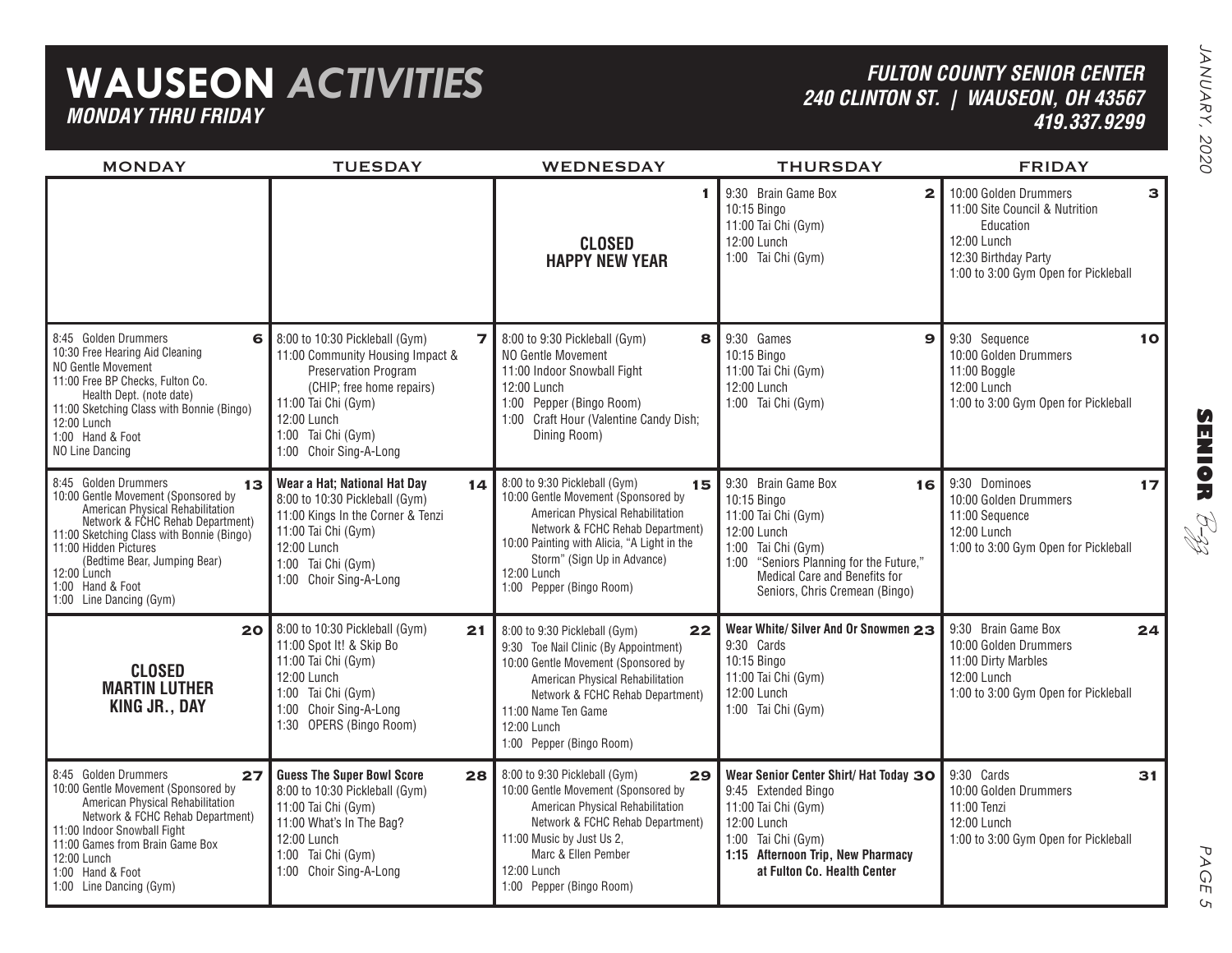| DELTA-101 NORTHWOOD DR.<br><b>UNITED METHODIST CHURCH</b><br><b>TUES. &amp; THURS.</b>                                                                      |                                                                                                                                                          | <b>DELTA / SWANTON</b><br><b>ACTIVITIES</b>                                                                                                                                            |                                                                                                                                                                          | <b>SWANTON</b><br><b>217 CHESTNUT ST.</b><br>MON., WED., & FRI                                                                                       |
|-------------------------------------------------------------------------------------------------------------------------------------------------------------|----------------------------------------------------------------------------------------------------------------------------------------------------------|----------------------------------------------------------------------------------------------------------------------------------------------------------------------------------------|--------------------------------------------------------------------------------------------------------------------------------------------------------------------------|------------------------------------------------------------------------------------------------------------------------------------------------------|
| <b>MONDAY</b>                                                                                                                                               | <b>TUESDAY</b>                                                                                                                                           | <b>WEDNESDAY</b>                                                                                                                                                                       | <b>THURSDAY</b>                                                                                                                                                          | <b>FRIDAY</b>                                                                                                                                        |
|                                                                                                                                                             |                                                                                                                                                          | <b>CLOSED</b><br><b>HAPPY NEW YEAR</b>                                                                                                                                                 | 10:00 Site Council& Nutrition<br>$\overline{2}$<br>Education<br>10:30 Bingo with Delta Girls<br><b>Basketball Team</b><br>12:00 Lunch with Birthday Cake<br>1:00 Puzzles | 10:00 Site Council& Nutrition<br>з<br>Education (Note Date Change)<br>10:30 Bingo (Note Date Change)<br>12:00 Lunch with Birthday Cake<br>1:00 Cards |
| 10:00 Golf Card Game<br>6<br>11:00 Name 10 Game<br>12:00 Lunch<br>1:00 Seven Up Card Game                                                                   | 10:00 Skip Bo<br>11:00 Name 10 Game<br>12:00 Lunch<br>1:00 Uno                                                                                           | Wear Senior Center Shirt/Hat Today 8<br>10:00 Cards<br>10:30 Bingo (Prizes, Lunch & Dessert<br>Provided by Swanton Valley<br>Rehab & Healthcare Center)<br>12:00 Lunch<br>1:00 Puzzles | 10:00 Free Hearing Aid Cleaning<br>9<br>10:30 Bingo with Delta School Caller<br>12:00 Lunch<br>1:00 Games                                                                | 10:00 Skip Bo<br>10<br>11:00 Diabetes Education<br>(& How to Avoid Diabetes),<br>Angie, Fulton Co Health Center<br>12:00 Lunch<br>1:00 Word Puzzles  |
| 10:00 Puzzles<br>13<br>10:30 Free Hearing Aid Cleaning<br>11:00 "Just So You Know," & Free BP<br>Checks; Fulton Co. Health Dept.<br>12:00 Lunch<br>1:00 Uno | Wear a Hat Today<br>14<br>10:00 Uno<br>11:00 "Just So You Know," & Free BP<br>Checks; Fulton Co. Health Dept.<br>12:00 Lunch<br>1:00 Puzzles             | Wear a Hat Today<br>15 I<br>10:00 Cards<br>10:30 Bingo<br>12:00 Lunch<br>1:00 Games                                                                                                    | 10:00 Cards<br>10:30 Bingo<br>12:00 Lunch<br>1:00 Word Puzzles                                                                                                           | 16 10:00 Trash Card Game<br>17<br>11:00 Word Pictures (JA1 & 2)<br>RI<br>R<br>12:00 Lunch<br>1:00 Golf Card Game                                     |
| 20<br><b>CLOSED</b><br><b>MARTIN LUTHER</b><br><b>KING JR., DAY</b>                                                                                         | 10:00 Games from Brain Game Box 21<br>11:00 Word Picture (JA1 & JA2)<br>and Hidden Pictures<br>(Sidewalk Art & Coffee Shop)<br>12:00 Lunch<br>1:00 Games | 22<br>Wear White / Silver And Or<br><b>Snowmen Today</b><br>10:00 Cards<br>10:30 Bingo<br>12:00 Lunch<br>1:00 Word Puzzles                                                             | Wear White / Silver And Or<br>23<br><b>Snowmen Today</b><br>10:00 Cards<br>10:30 Bingo<br>12:00 Lunch<br>1:00 Games                                                      | 10:00 Five Crowns Card Game<br>24<br>11:00 Make a Teddy Bear from a<br>Washcloth with Myndi,<br>Swanton Health Care<br>12:00 Lunch<br>1:00 Games     |
| 10:00 Games from Brain Game Box 27<br>11:00 Hidden Pictures (Baseball Bears<br>& Behind the Farmers Back)<br>12:00 Lunch<br>1:00 Games from Brain Game Box  | 10:00 Games from Brain Game Box 28<br>11:00 Plexer (f1 & M2)<br>12:00 Lunch<br>1:00 Word Puzzles                                                         | 10:00 Cards<br>29<br>10:30 Super Bowl Bingo<br>(Guess the Score)<br>12:00 Lunch<br>1:00 Seven Up Card Game                                                                             | 9:30 Cards<br>10:00 Super Bowl Extended<br>Bingo(Guess the Score)<br>12:00 Lunch<br>1:00 Games<br>1:15 Afternoon Trip: New Pharmacy at<br>Fulton Co. Health Center       | 30 11:00 Coloring Pages for Grown<br>31<br>Ups & Practice Zentangle<br>12:00 Lunch<br>1:00 Puzzles                                                   |